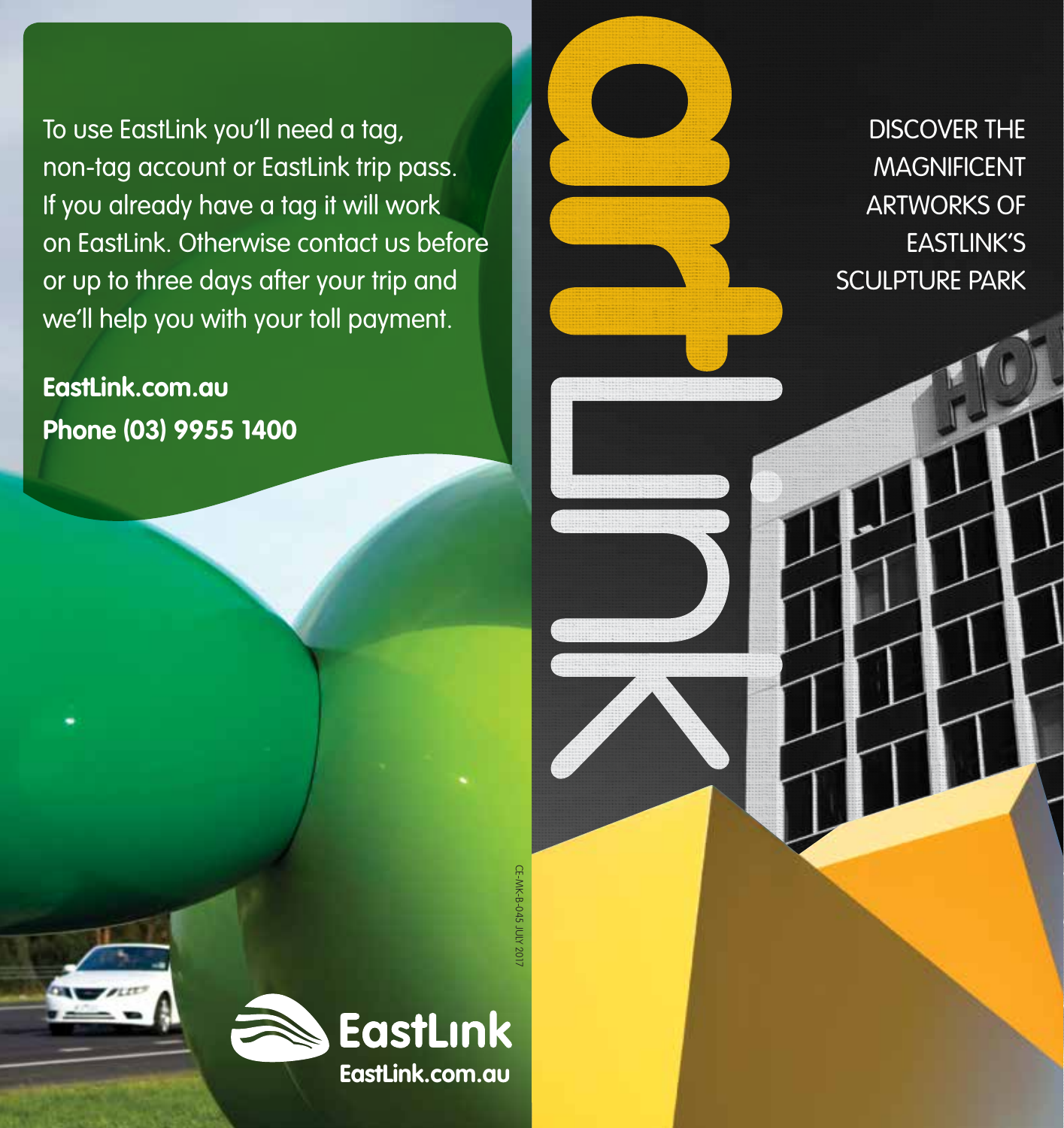# CONNECTING YOU WITH THE ARTS



**O** 





Principal Partner of Frankston Arts Centre. **See what's on at TheFAC.com.au**

**McCLELLAND GALLERY**

**CO FRANKSTON ARTS CENTRE** 

# ARTLINK IS A UNIQUE CREATIVE ENDEAVOUR THAT CONNECTS THE ARTS ACROSS THE CITY, THROUGH AUSTRALIA'S LONGEST SCULPTURE PARK.

**Victoria has a proud history of supporting visual arts. Many of our world-renowned artists are showcased in and around our state's capital, both within galleries and in public spaces. EastLink connects you to the arts by linking Melbourne's city with Heide Museum of Modern Art, Monash Gallery, McClelland Gallery and live performances at Frankston Arts Centre.** 

**ArtLink guides you on a journey through the highlights of EastLink's unique open-air sculpture park. From the comfort of your vehicle, you can discover significant pieces of sculpture by internationally recognised Australian artists.**

As you travel on EastLink, you can see four large-scale artworks (see pages 6 to 7). The artists who created these pieces designed them to be viewed by moving motorists, so there is no provision for vehicles to stop. You must not stop or exit your vehicle while travelling on EastLink. A further eight sculptures (see pages 8 to 11) can be found adjacent to the EastLink Trail – a pathway for cycling, running and walking.

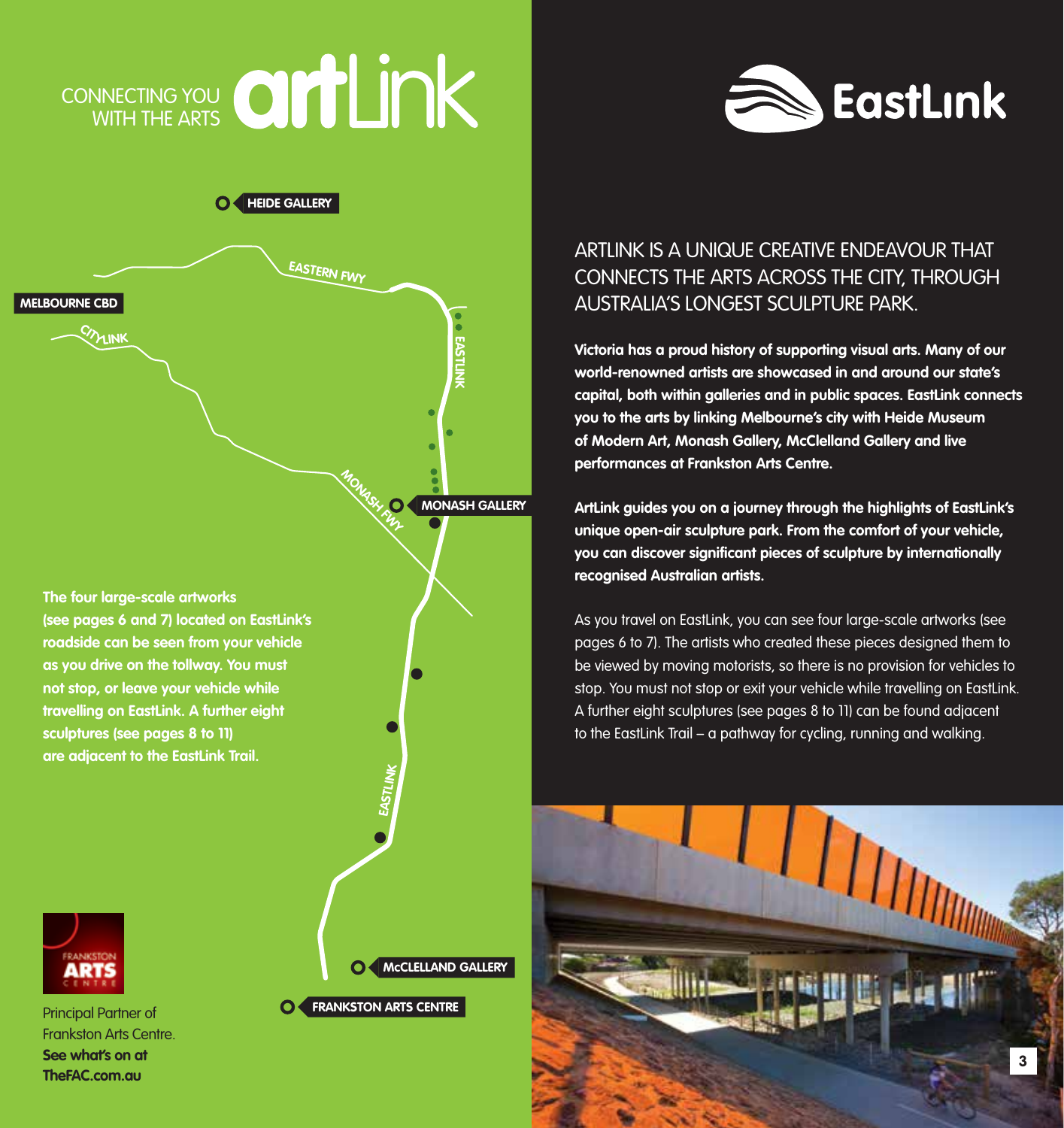

**Doncaster** S.C.

ARTWORK ON EASTLINK MOTORWAY

**Ellipsoidal Freeway Sculpture 1** James Angus

**Williamstown Rd**

**Public Art Strategy 2** Emily Floyd

**Hotel 3** Callum Morton

**Desiring Machine 4** Simeon Nelson

# **THE EASTLINK COLLECTION**

**MOORE COLLECTION** 

- **B Contemplation 1** Ashika Ostapkowicz
- **Mysticeti 2007 6** Alexander Knox
- **Transfiguration 'Wind' Viii 7** Mitsuo Takeuchi

**MORDIALLOC**

- **Ned 8** Campbell Robertson-Swann
- **Reverent Numbers 9** Jos Van Hulsen
- **Boy Looking Up 10 Boy Looking**<br>Matt Calvert
- **Red Rings 11** Inge King

Ashika Ostapkowicz



You must not stop or leave your vehicle while travelling on EastLink.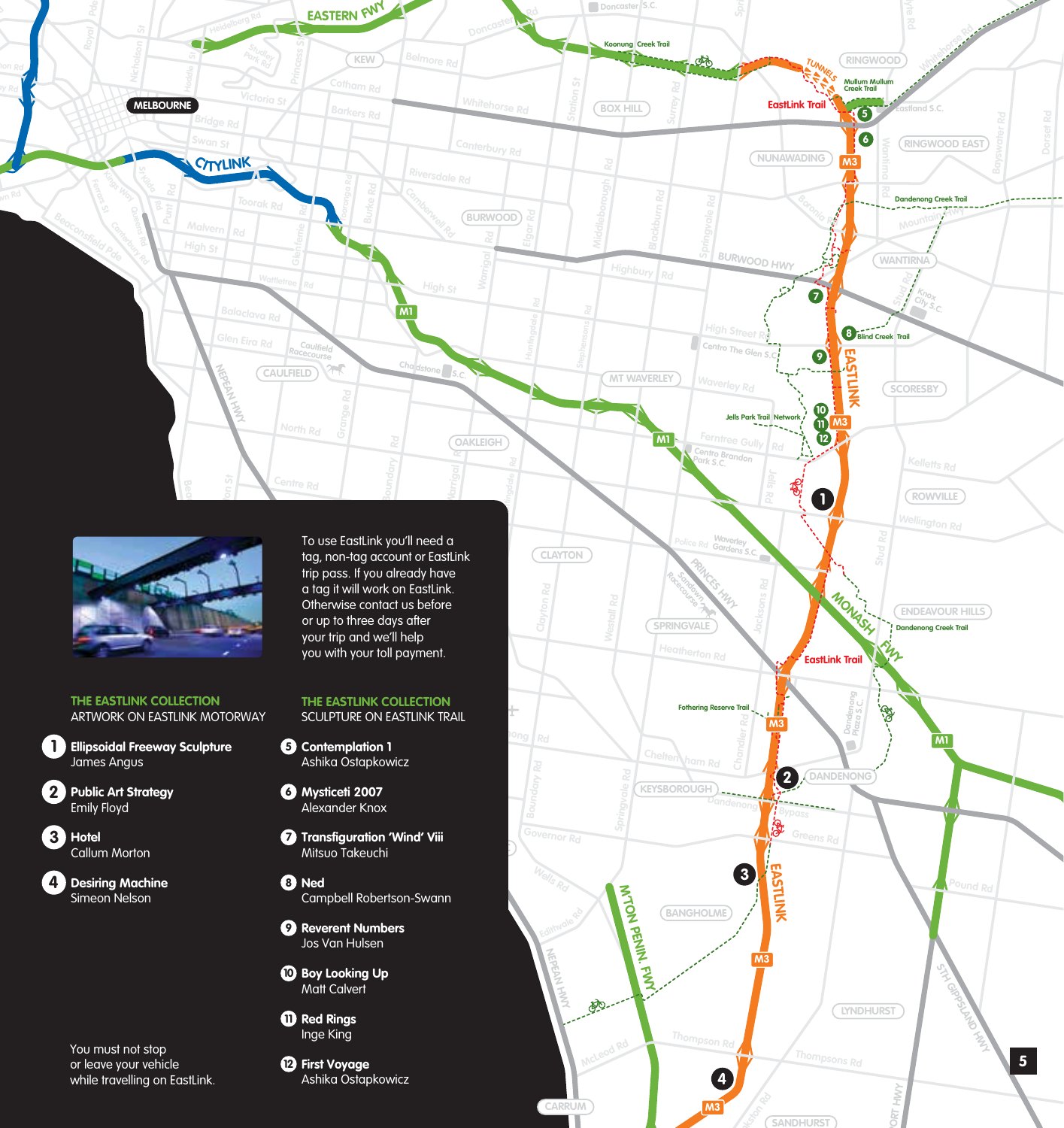



The painted fibreglass and steel framework contains 24 ellipsoids, which form a chain running 30 metres along the roadway. Each ellipsoid varies in size, shape and form between 1 and 3 metres in diameter. As the viewer passes, the shapes appear to stretch from spheres into a string of ellipsoids. Painted in colours drawn from the surrounding native flora, the artwork forms a series of lenses to view the surrounding landscape.

**Melway 81 D1 /** EastLink northbound carriageway between Wellington Rd & Ferntree Gully Rd



## HOTEL **Callum Morton**

**Melway 94 H6 /** EastLink northbound carriageway between Thompson Rd & Greens Rd

Constructed of steel, concrete and glass, at 20 metres high Hotel is a large-scale model of a high-rise hotel. Positioned out of context, with no surrounding structures, the artwork appears out of place, as if belonging to another time and place. Hotel is effectively a giant folly. Its generic form looks like a number of places simultaneously, as if its identity is unstable and still moving, but never quite of this world.



#### PUBLIC ART STRATEGY **Emily Floyd**

Standing 13 metres high, the painted steel sculpture depicts a giant black bird ominously contemplating a worm. Drawing on aspects of the most famous outdoor sculptures, the piece describes Melbourne through its public art. Bruce Armstrong's Eagle, DCM's Melbourne Gateway, Inge King's Forward Surge, Clement Meadmore's Dervish, Peter Cortlett's Tarax Play Sculpture and Ron Robertson Swann's Vault are all referenced in Public Art Strategy.

**Melway 89 J10 /** EastLink southbound carriageway between Cheltenham Rd & Dandenong Bypass



#### DESIRING MACHINE **Simeon Nelson**

Desiring Machine lies as a fallen tree beside the roadway, putting new roots into the ground. Its silhouetted filigree lies like a decaying piece of obsolete agricultural machine, a relic of the human struggle to co-exist with nature. Designed using a Victorian floral motif, the branch-like stems are mechanical and perfectly symmetrical rendering them unnatural. This opposition of nature and machines describes our desire to control nature.

#### **Melway 98 D10 /** EastLink northbound carriageway between Frankston Fwy & Thompson Rd

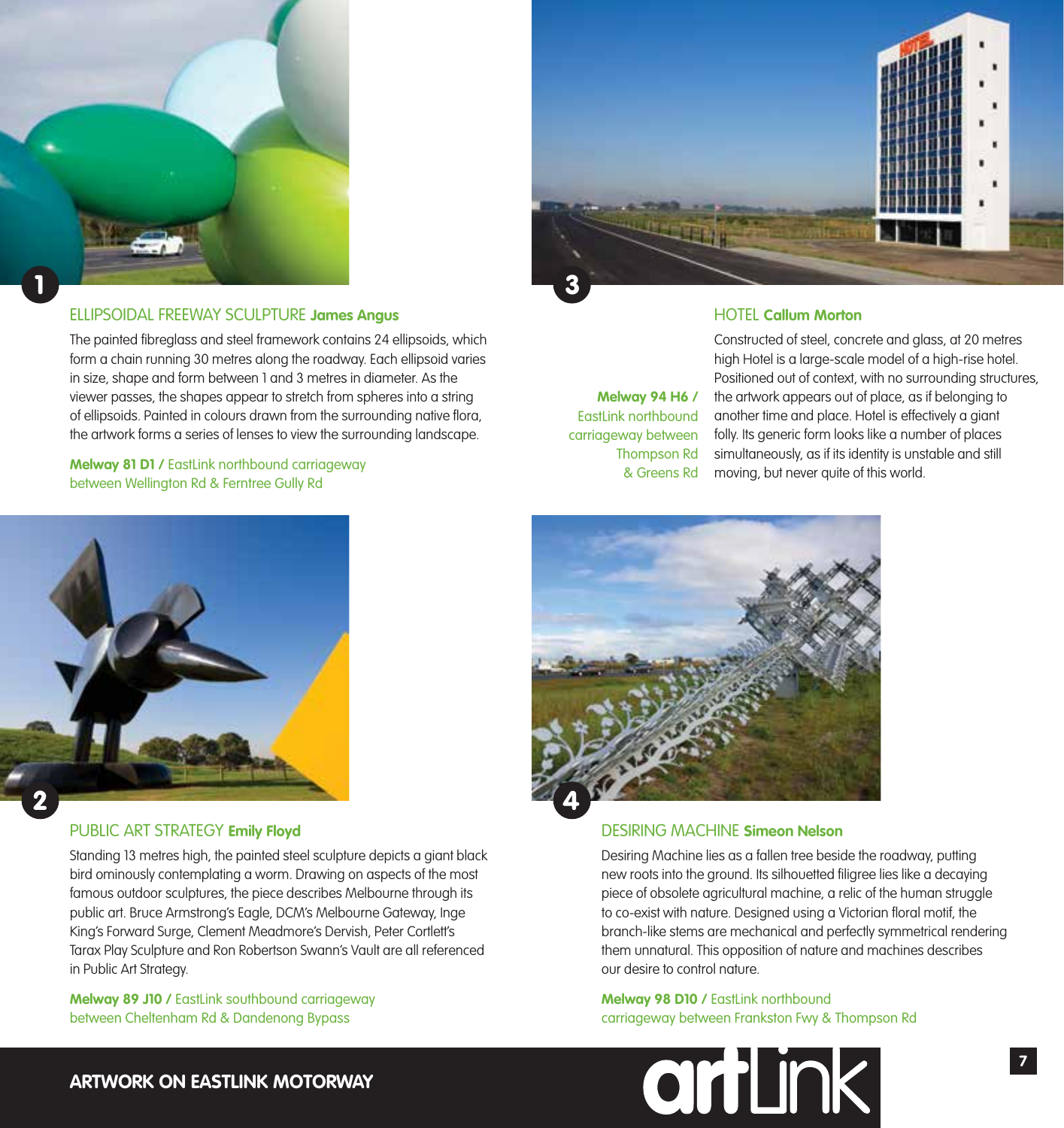

## CONTEMPLATION 1 **Ashika Ostapkowicz**

Contemplation 1 is a sculptural seat carved from granite. Standing 70 centimetres high, 55 centimetres wide and 3.3 metres long, the artwork expresses a close relationship with nature.

**Melway 49 F7 / EastLink exit Maroondah Hwy**  EastLink Trail, near Ringwood Bypass



#### MYSTICETI 2007 **Alexander Knox**

Mysticeti 2007 is made from galvanised steel and reaches approximately 4 metres high. This piece continues Alexander Knox's exploration of the built ruin. The word mysticeti refers to the class of whalebone depicted in the sculpture.

**Melway 49 E10 / EastLink exit Maroondah Hwy**  EastLink Trail, south of Maroondah Hwy



#### TRANSFIGURATION 'WIND' VIII **Mitsuo Takeuchi**

In the sculpture Transfiguration, the artist Mitsuo Takeuchi exploits many of the useful and attractive qualities of steel in the piece's construction. Standing just over three metres high, Transfiguration is a strong, yet delicate, steel curved artwork. The artist describes the artwork as an experiment in which he is expressing the concepts of position and visible topologies as one substance.

**Melway 63 D10 / EastLink exit Burwood Hwy** South of Burwood Hwy, near the EastLink Trail



# **NED Campbell Robertson-Swann**

Ned captures the image of the famous outlaw Ned Kelly, made popular by Sidney Nolan over the last 60 years. Fabricated in steel, the piece stands 2.8 metres high.

## **Melway 72 D1 /**

**EastLink exit High Street Rd** Near the High Street Rd interchange, east of EastLink (the opposite side of EastLink from the EastLink Trail)